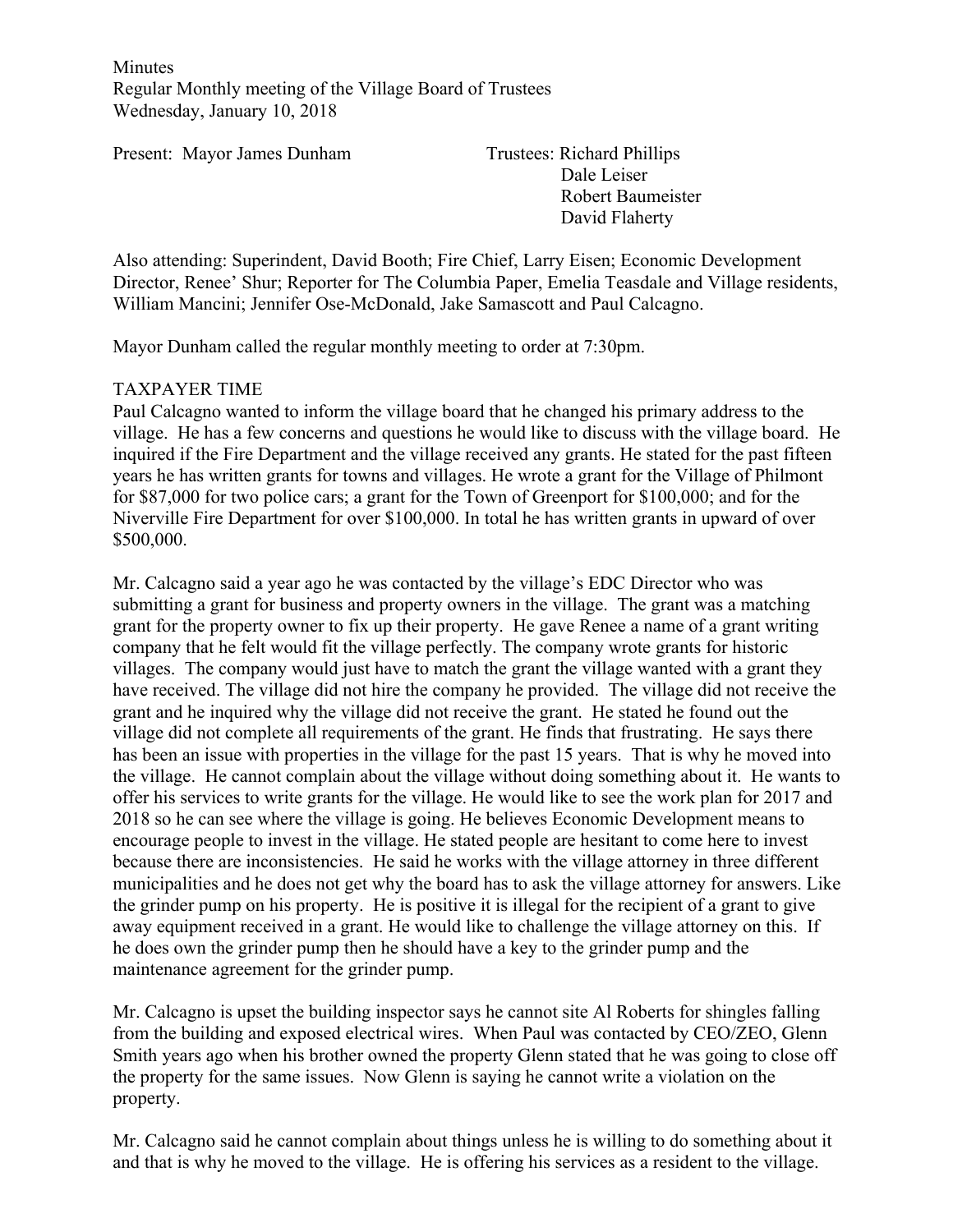Fire Chief Eisen did address Mr. Calcagno that the Fire Department has received grants the newest being for the purchase of a thermal imaging camera. Mayor Dunham also addressed that the village has received grants the sewer project being the biggest grant received.

## **MINUTES**

A motion made by Trustee Phillips approving the minutes of December 13, 2017 Regular monthly meeting; seconded by Trustee Flaherty. All voted "aye".

#### **BUDGET AMENDMENTS**

A motion made by Trustee Flaherty approving the following budget amendments; seconded by Trustee Phillips. All voted "aye".

*General Fund* FROM TO TO AMOUNT A.1420.4 Law Contractual A.4020.4 Registrar of Vital Statistics Contractual \$120.00

#### **ABSTRACT**

A motion made by Trustee Phillips approving the abstract in the amount of \$28,116.73; seconded by Trustee Flaherty. All voted "aye".

#### **TREASURER'S REPORT**

Trustee Leiser made a motion approving the monthly Treasurer's Report; seconded by Trustee Baumeister. All voted "aye".

#### **FIRE DEPARTMENT**

Fire Chief, Eisen reported 6 calls, 3 details and 1 drill. They attended 60 calls for 2017-15% fire calls 15% wires down 13% auto accidents 12% alarms and 10% eco cardiac arrest calls and 35% of miscellaneous calls. The purchase and installation of a thermal imaging camera to fire truck 351-3 was completed on Saturday. They have changed their bi laws to have their meetings start at 7 pm instead of 8 pm.

Multi family inspection-the fire department has no authority to complete inspections without the Building Inspector. The Building Inspector will need to schedule the inspections with the property owners and contact the Fire Chief to attend.

#### **DPW**

Dave reported the village has had 4 snow events that have depleted the village's salt reserve. He has used 61 tons of salt. He stated the village requested to purchase 120 tons of salt on state contract and is allowed to purchase up to 150% over the village's budgeted amount. After that the state does not allow the village to purchase anymore and the village will need to reach out to adjacent towns for salt. He stated the village's salt shed does not allow the village to order more.

Trustee Phillips requested Dave to be mindful of the amount of salt that is spread. He stated most village streets are 30 mph and the salt is mainly needed at the stop signs and intersections.

Water Department- the DPW attended to the frozen line at the Reformed Church and at the pumphouse. The village tested the nitrate level in the village's water. The test showed a 2.7ml nitrate level. A nitrate level less than 10 ml is in acceptable range. FEMA-The village will be receiving \$9,736 from FEMA for the March 2016 storm. Hazard Mitigation planning-Trustee Phillips and Superindent Booth will attend Columbia

County's Hazard mitigation meeting next week.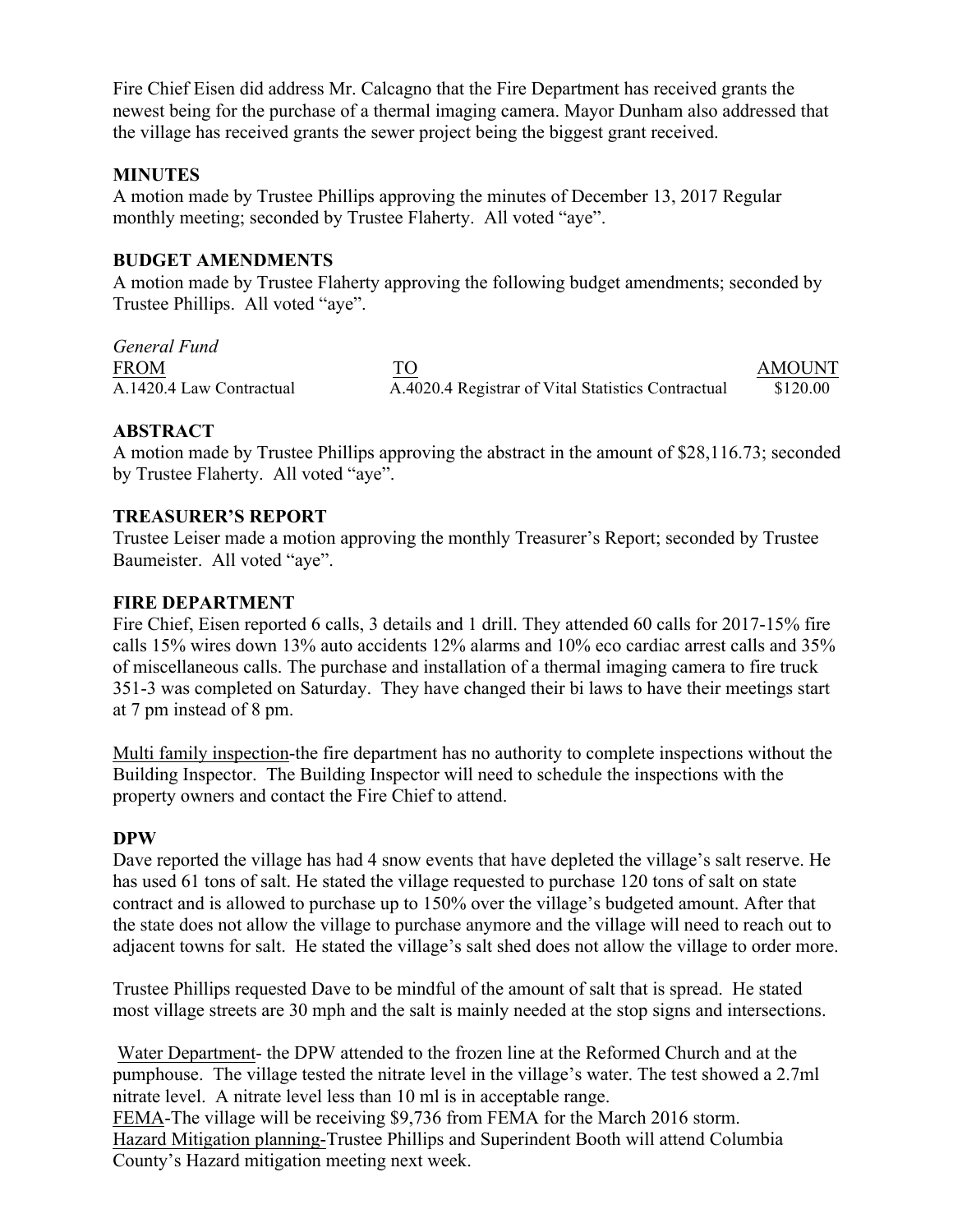## **CODE ENFORCEMENT OFFICER**

The CEO/ZEO's monthly report was received with 6 permits issued and \$160.00 of fees collected.

# **TREES**

Mayor Dunham mistakenly directed Mr. Onderdonk to the wrong tree to be taken down on Berkshire Drive (back of Monahan property, 50 Broad St.) at a cost of approximately \$1,000. The correct tree was be taken down and the village will need to plant a replacement tree.

# **TRAFFIC CALMING STUDY**

Former Trustee Brain Murphy has been working with the DPW to move the variable speed signs between Gaffney Lane, Albany Ave and Hudson Street. He has spent a lot of time on the data collected from the signs. The results for the ATRs placed from WSP showed the average speed on Gaffney Lane is down by 2.5 mph from the complaint drivers with the variable speed sign up. The data showed there was no reduction of speed with the variable speed sign in place from the vehicles that tend to go over the speed limit.

The Department of Transportation requested a meeting with the Town of Kinderhook, Village of Valatie and the Village of Kinderhook to discuss speed limits on January 29 at the Town Hall.

# **CLIMATE SMART COMMUNITIES TASK FORCE**

Mr. Mancini reported their meeting was cancelled. The committee did hold a workshop on Saturday, January  $6<sup>th</sup>$  to draft the application for a grant from the DEC to install and electric vehicle charging station. Robyn Reynolds, the CDCEC coordinator, will arrange and meet with prospective vendors to get estimates of installation and equipment costs.

Mr. Mancini has contacted the Historic Preservation Commission informing them he will be submitting an application when they have a more detailed plan of the proposed charging station. The proposed installation will be in the village parking lot along the perimeter closest to the bank. This will allow the electric dropped from the street light pole. The charging station will use two parking spaces.

## **WILLIAM STREET RT. 9 TO MAIDEN LANE**

Mayor Dunham received an estimated cost of \$700,000 with an additional 20% contingency cost totaling \$840,000 from Hudson Valley Engineering for the project. He is expecting the preliminary drawings tomorrow and a tentative informational meeting to be held on February 5<sup>th</sup>.

## **ZONING BOARD**

There was no new business presented therefore the meeting was cancelled.

## **PLANNING BOARD**

.

There was no new business presented therefore the meeting was cancelled.

## **HISTORIC PRESERVATION COMMISSION**

There was no new business presented therefore the meeting was cancelled.

## **ECONOMIC DEVELOPMENT DIRECTOR**

The EDC Director's monthly report was received.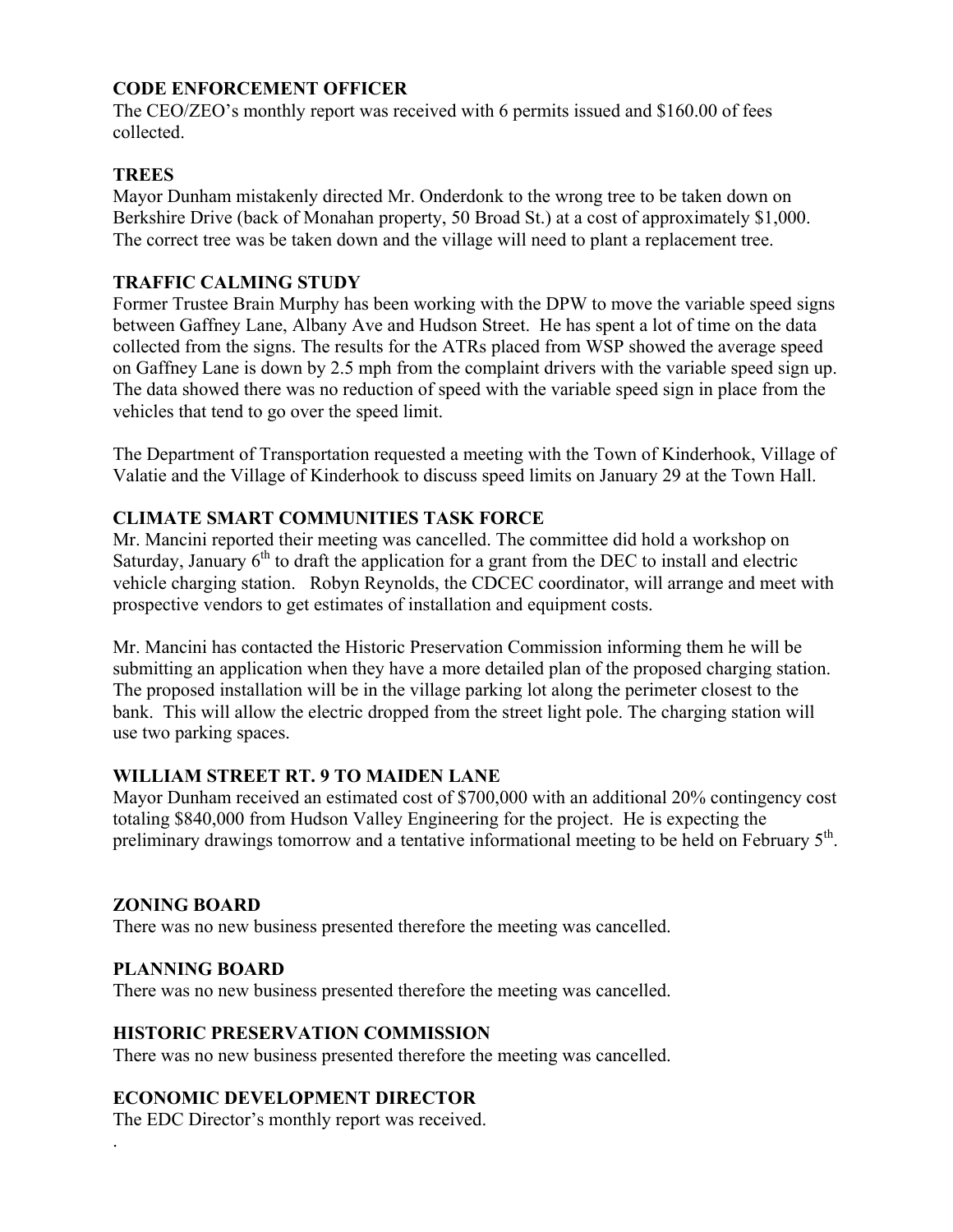Kinderhook Creek- Renee is requesting the village pass a resolution to apply for a Hudson Valley Greenway grant due by February 9. The grant is an inter municipal grant between the Village of Valatie, Town of Stuyvesant, Village of Kinderhook and the Town of Kinderhook for the Kinderhook Creek Recreational Use Study.

Barton & Loguidice will be submitting the grant application pro bono to the Hudson River Valley Greenway under the Greenway Communities Grant for the Kinderhook creek on behalf of the village.

Resolution-"Kinderhook Creek Recreational Use Study, Phase I"

RESOLUTION NO. 1

At a regular meeting of the Village Board of Trustees for the Village of Kinderhook, Columbia County, New York, duly held on the 10th day of January, 2018 at the Village Hall, 6 Chatham Street, Kinderhook, New York, the following Resolution was proposed and seconded:

Resolution by: Trustee David Flaherty;

Seconded by: Trustee Dale Leiser.

WHEREAS, the Village of Kinderhook is applying to the Hudson River Valley Greenway for a grant under the Greenway Communities Grant Program for a project entitled "Kinderhook Creek Recreational Use Study, Phase I" to be located in the Village of Kinderhook Board of Trustees; and

WHEREAS, the grant application requires the applicant municipality to obtain the approval/endorsement of the governing body of the municipality or municipalities in which the project will be located.

NOW, THEREFORE, BE IT RESOLVED that the governing board of the Village of Kinderhook hereby does approve and endorse the application for a grant under the Greenway Communities Grant Program, for a project known as "Kinderhook Creek Recreational Use Study, Phase I" and located within this community.

Upon question of the foregoing Resolution, the following Board members voted "Aye" in favor of the Resolution: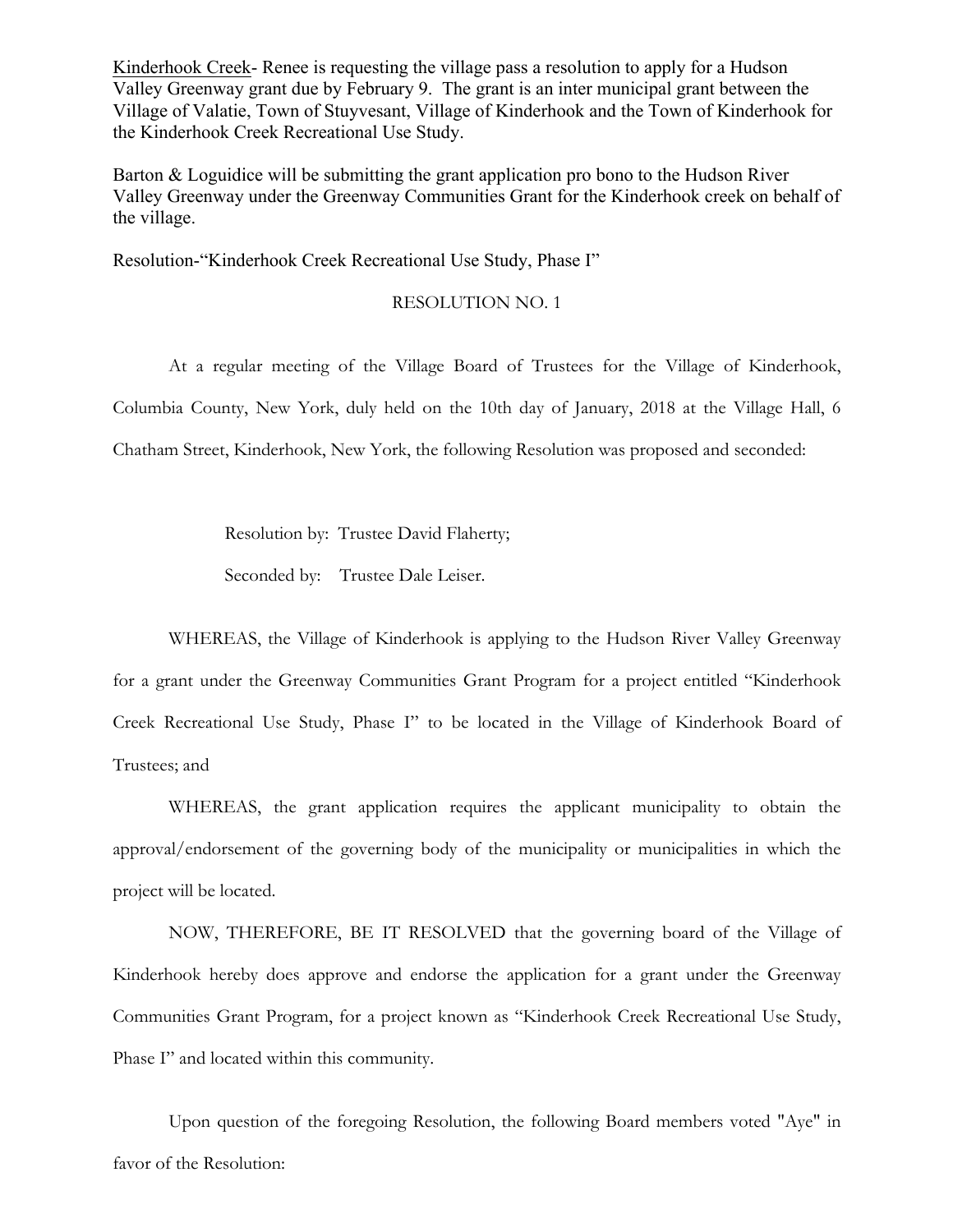Mayor James Dunham;

Trustee Richard Phillips;

Trustee Dale Leiser;

Trustee Robert Baumeister; and

Trustee David Flaherty.

The following Board members voted "No" in opposition

thereto:

 $:$  and

The Resolution having been approved by a majority of the Village Board, the same was declared duly adopted by the Mayor of the Village of Kinderhook.

 $\mathcal{L}_\text{max}$  and  $\mathcal{L}_\text{max}$  and  $\mathcal{L}_\text{max}$  and  $\mathcal{L}_\text{max}$  and  $\mathcal{L}_\text{max}$ 

Dated: January 10, 2018

Nicole H. Heeder, Village Clerk Village of Kinderhook

Sister City-A draft Memorandum of understanding was sent to Buren in the Netherlands. Renee is awaiting their comments. Once signed the sister city will be established and she is hoping this will allow opportunities for our youth and more advertising for the village.

Van Buren Hall- A committee will be created to develop an overall renovation plan to Van Buren Hall. This will allow the village to be prepared for any grant money that may be applied for.

# **OLD DUTCH INN**

A letter was written to Judge Koweek stressing the importance of a decision to be made on the Dutch Inn for the economic development of the village.

# **CODIFICATION OF NEW LAWS**

Mayor Dunham requested the solar law be sent to General Code for the codification of the new law into the village code book.

# **RESOLUTIONS FOR VILLAGE ELECTION**

# Polling Place-

The following Resolution was made by Trustee Phillips; seconded by Trustee Flaherty. All voted "aye".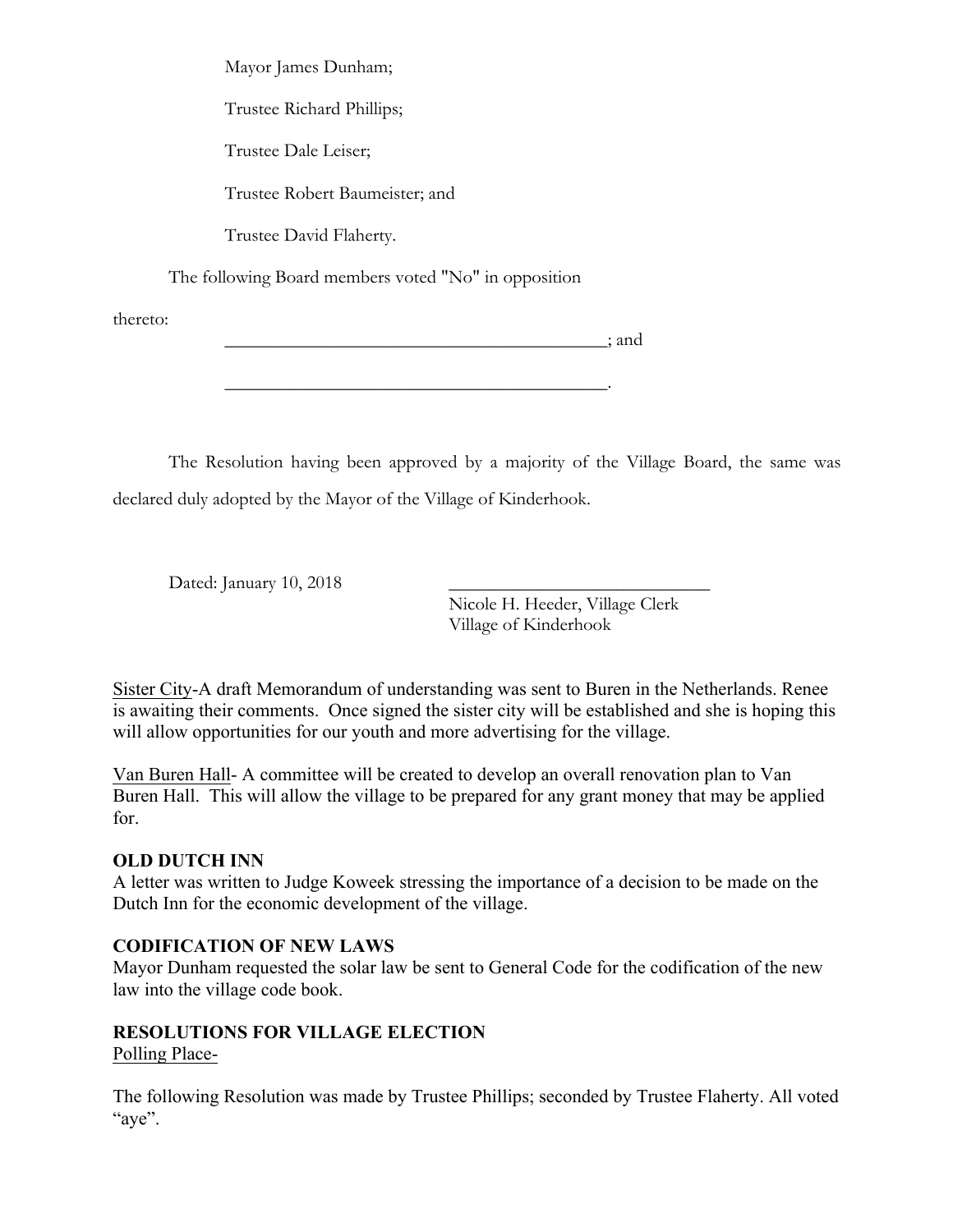**WHEREAS** the General Village Election of the Village of Kinderhook will be held on March 20, 2018,

**NOW BE IT RESOLVED** that the polling place for such election will be at the Village Hall, 6 Chatham Street in the Village of Kinderhook and that the polls will be open from noon until nine o'clock in the evening.

#### Election Inspectors-

The following Resolution was made by Trustee Phillips; seconded by Trustee Baumeister. All voted "aye".

**RESOLVED THAT**: The following persons are appointed inspectors for the village election to be held on the  $20<sup>th</sup>$  day of March, 2018.

Linda Moran, Chairman Sue Lauster Geraldine Smith William Mancini

Bernadette Powis, Alternate

**WHEREAS**, Registration Day is required to accomplish this action, **NOW THEREFORE BE IT RESOLVED** that Registration Day will be held for the Village of Kinderhook General Election on March 10, 2018, 12 noon to 5 PM at the Village Hall.

Inspectors of Election will meet at the foregoing place to prepare a register for the Village Election.

## **VILLAGE HALL**

Projects  $2<sup>nd</sup>$  fl-Trustee Flaherty is waiting for a response from the electrical contractors for an estimate on the proposed work to be performed in Van Buren Hall.

State Troopers Office- the State Trooper's requested several items to be addressed in their office. Replacement of several ceiling tiles, changing of a light switch in the locker room was addressed other items like the repair of the sheet rock in the entrance and painting of office will wait until the spring.

Capacity limits-Trustee Flaherty sent an email to Maryln Kaplan on the capacity limits after last month's meeting he has not heard from her.

## **WORKPLACE VIOLENCE POLICY**

Mayor Dunham and Trustee Phillips met with Village attorney, Fitzsimmons and received examples of a workplace violence policy required by the state and the village's insurance carrier NYMIR. Trustee Phillips would like to establish a committee at next month's meeting to be added to the village's committee appointments. He would also like to update the current village policies after the adoption of the workplace violence policy.

## **REAPPOINTMENT OF VILLAGE REGISTRAR AND DEPUTY REGISTRAR**

A motion made by Trustee Flaherty to re appoint Nicole H. Heeder as village Registrar and Carol van Denburgh as Deputy Registrar; seconded by Trustee Phillips. All voted "aye".